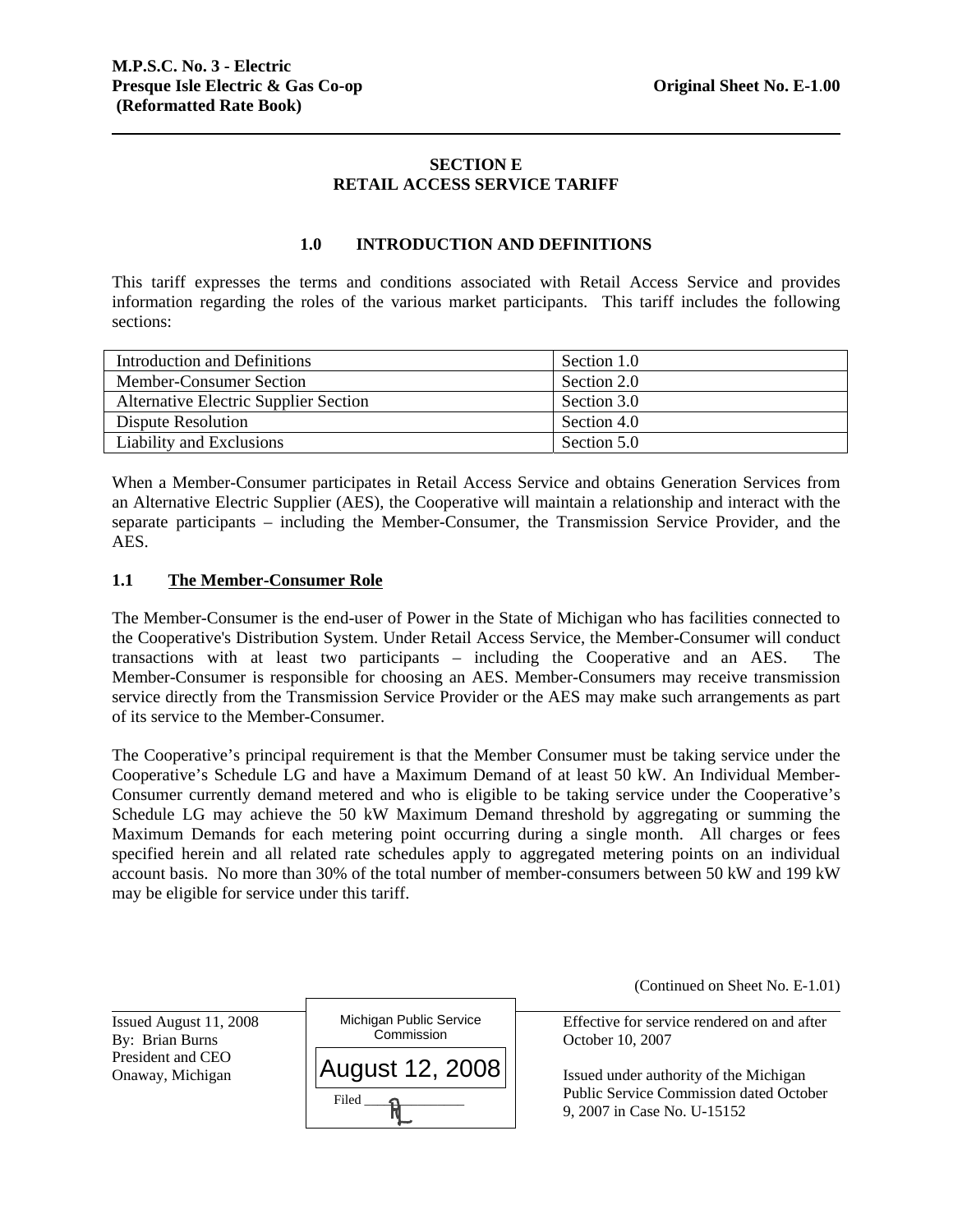# **RETAIL ACCESS SERVICE TARIFF (Continued from Sheet No. E-1.00)**

The Member-Consumer is ultimately responsible for the purchase and delivery of power to the Cooperative's distribution system that is sufficient to meet the Member-Consumer's electrical requirements for each hour of each day. If for any reason, including but not limited to the failure or default of the AES, the failure of its generation resources and/or transmission system constraints, power is delivered to a retail open access Member-Consumer by the Cooperative then the Member-Consumer shall purchase said power from the Cooperative pursuant to the Default Service provisions of this tariff.

# **1.2 The Alternative Electric Supplier Role**

title to Power and sells Power in Michigan's retail electric market. An Alternative Electric Supplier (AES) is a Person that has been licensed by the Michigan Public Service Commission to sell electric generation service to retail Member-Consumers in this state. The AES takes

An AES makes necessary arrangements to provide Power to Member-Consumers, assembles products and/or services, and sells the products and/or services to Member-Consumers. The AES must meet all applicable statutory and regulatory requirements of Michigan and federal law.

Market participation responsibilities of the AES or Member-Consumer include: scheduling energy, obtaining and paying for transmission and ancillary services (including energy imbalance charges), and payment or provision of energy for losses incurred on the Transmission System and the Distribution System to deliver Power. The AES is responsible for assuring power supply, arranging deliveries to the Cooperative's Distribution System, and managing its own retail sales.

### **1.3 Transmission Service Provider Role**

 The Transmission Service Provider delivers electrical energy to the Cooperative's distribution system. To obtain retail access service, the Member-Consumer or the AES on behalf of the Member-Consumer must arrange for transmission service from the Transmission Service Provider. The Transmission Service Provider provides services to transmission consumers, whether an AES or a Member-Consumer as defined herein, pursuant to its Open Access Transmission Tariff (OATT) rules and regulations as approved by the Federal Energy Regulatory Commission or pursuant to a Transmission Tariff approved by another appropriate regulatory authority.

(Continued on Sheet No. E-1.02)

Issued August 11, 2008 President and CEO

l



Effective for service rendered on and after

Onaway, Michigan  $||$ AUQUSt 12, 2008  $||$  Issued under authority of the Michigan Public Service Commission dated October 9, 2007 in Case No. U-15152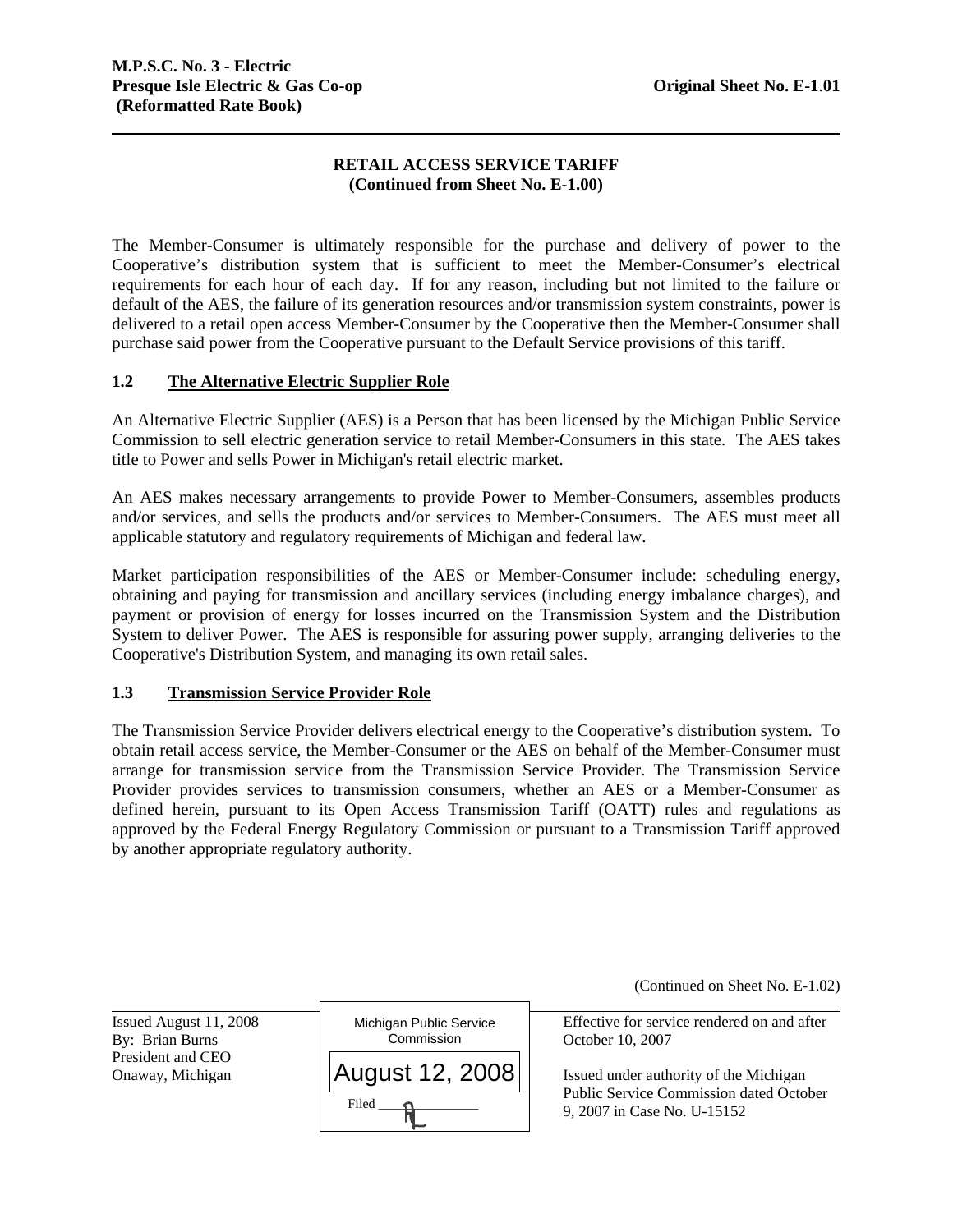## **RETAIL ACCESS SERVICE TARIFF (Continued from Sheet No. E-1.01)**

### **1.4 Cooperative Role**

The Cooperative provides facilities and related services for the distribution of electricity and is the Member-Consumer's primary contact for electric service. Under Retail Access, the Cooperative arranges for the physical connection of the Member-Consumer's facilities to the Distribution system and provides system maintenance, outage restoration, metering equipment, meter data processing, bill processing for distribution services and other Member-Consumer support services.

The Cooperative's Generation Services (Default Service and Full Requirements Service) offered herein are supplied by purchases for resale from the Cooperative's wholesale power supplier. Such purchases are made pursuant to tariffs that are established by the wholesale power supplier and approved by the Federal Energy Regulatory Commission or other appropriate regulatory authority.

### **1.5 Definitions**

"*Aggregate"* or "*Aggregation"* means to combine or the combination of multiple metering points serving an individual Member-Consumer for the purpose of qualifying for Retail Access Service.

Service Commission to sell electric Generation Service to retail Consumers in the state of Michigan. *"Alternative Electric Supplier" or "AES"* means a Person properly licensed by the Michigan Public AES does not include a Person who physically delivers electricity from the AES directly to retail Consumers in Michigan.

*"Commission"* means the Michigan Public Service Commission.

*"Cooperative"* means Presque Isle Electric & Gas Co-Op or its agent.

*"Default Service"* means Generation Service provided by the Cooperative. Default Service shall be purchased under the rates, terms, and conditions in the applicable Retail Access Standby Service tariff approved by the Commission.

(Continued on Sheet No. E-1.03)

Issued August 11, 2008 President and CEO

l



Effective for service rendered on and after

Onaway, Michigan  $\Box$ Public Service Commission dated October 9, 2007 in Case No. U-15152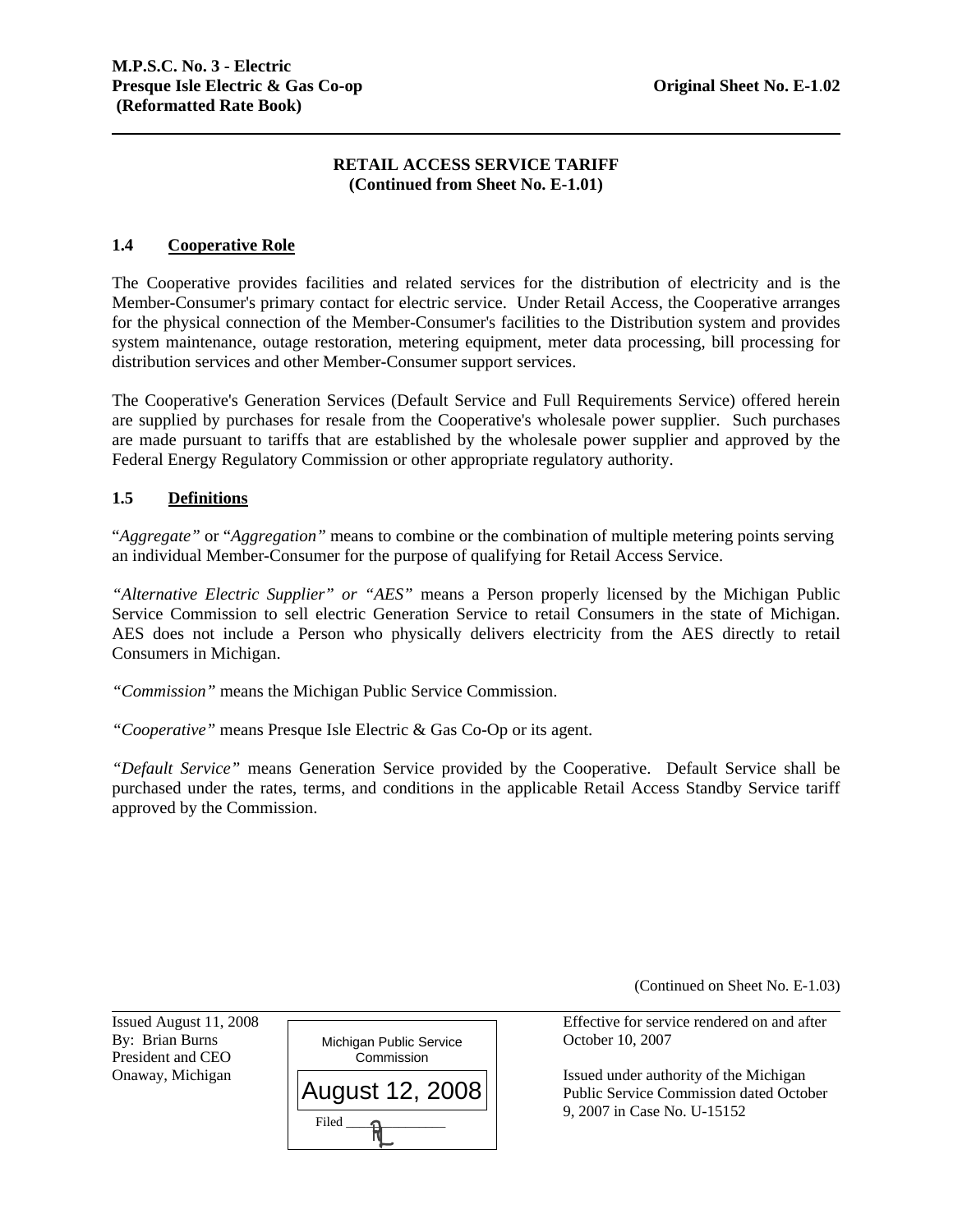## **RETAIL ACCESS SERVICE TARIFF (Continued from Sheet No. E-1.02)**

*"Demand"* means the amount of Power required to meet the Member-Consumer's load averaged over a designated interval of time, expressed in kilowatts or megawatts.

*"Distribution Point of Delivery"* means the point of interconnection between the Cooperative's Distribution System and the Member-Consumer's service Location.

*"Distribution Point of Receipt"* means the point of interconnection between the Cooperative's Distribution System and the Transmission System or other facilities where electric Energy is received for delivery to a Member-Consumer.

*"Distribution Service"* means the provision of retail Regulated Electric Service including delivery of Generation over the Distribution System, and ancillary services all provided by the Cooperative pursuant to its rates for Retail Access Service.

Commission. *"Distribution System"* means facilities operated by the Cooperative for the purpose of distributing electric power within the Cooperative's electric service territory, which are subject to the jurisdiction of the

"*Drop Request*" means a request by an AES to terminate Generation Service to a Member-Consumer.

*"Drop Response"* means a response sent by the Cooperative to an AES which submitted a Drop Request that confirms the requested Member-Consumer drop as pending and provides certain Member-Consumer information or, if the Drop Request is denied, provides a reason or invalidation code explaining why the request was denied.

*"Energy"* refers to "electrical energy." Energy is usually measured in kilowatt-hours (kWh) or megawatt-hours (MWh).

*"Full Requirements Service"* means the provision of retail Regulated Electric Service including generation, transmission, distribution, and ancillary services all provided by the Cooperative pursuant to its rates for standard electric service.

(Continued on Sheet No. E-1.04)

Issued August 11, 2008 President and CEO

l



Effective for service rendered on and after

Onaway, Michigan  $\Box$ Public Service Commission dated October 9, 2007 in Case No. U-15152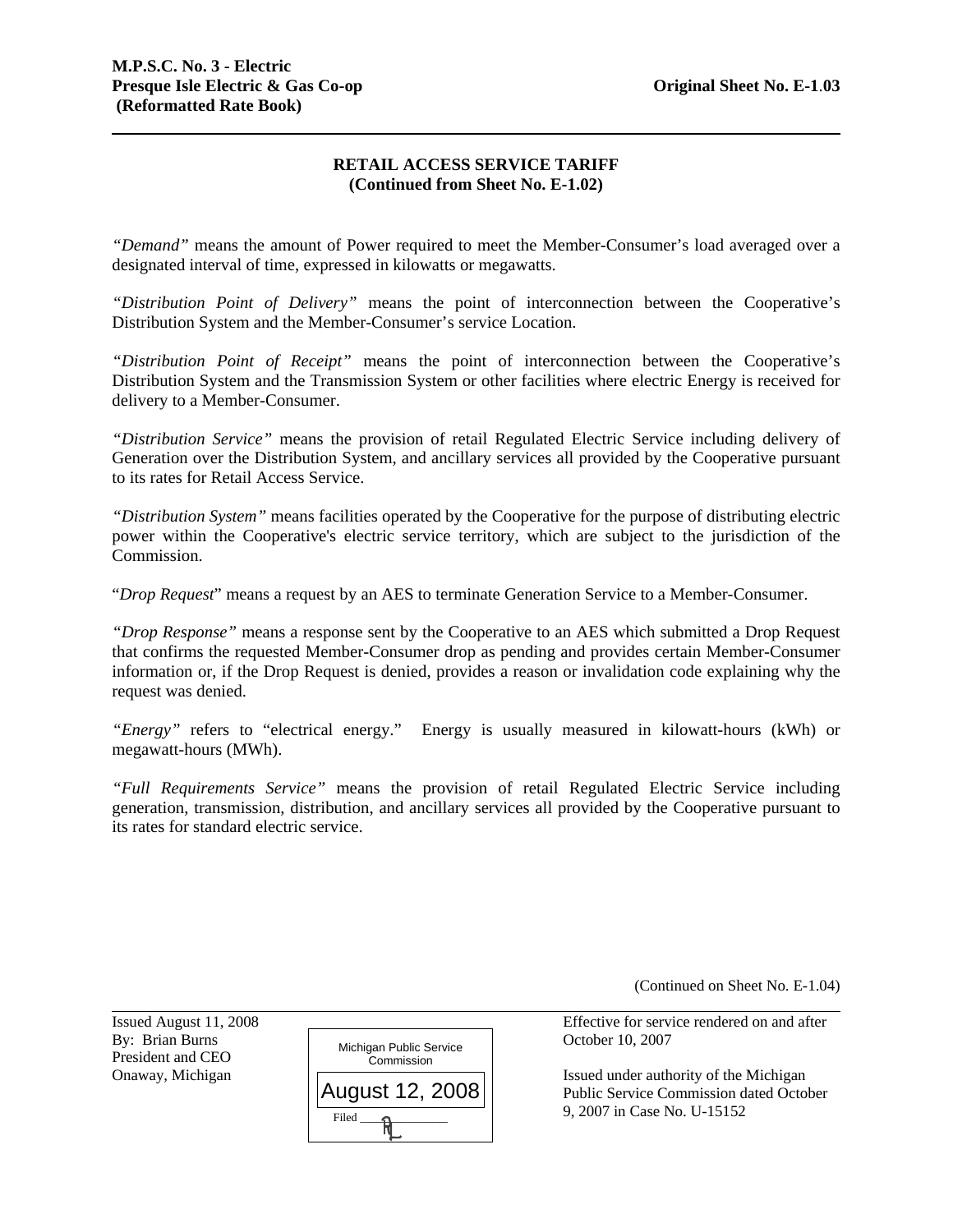# **RETAIL ACCESS SERVICE TARIFF (Continued from Sheet No. E-1.03)**

*"Generation Service"* means the provision of electric Power, transmission, and related ancillary services.

 demands on a sub-hour time interval and hourly integrated basis and measuring energy in kWh on a *"Interval Demand Meter"* means a meter capable of measuring and recording kW demands and kVAR cumulative basis.

*"Load"* means any end-use device drawing energy from the electric system.

*"Location"* means each Member-Consumer facility, whether owned or leased, where power is delivered by the Cooperative.

*"Maximum Demand"* (also known as "Peak Demand") means the highest 15-minute integrated demand created during the current and previous eleven (11) billing months at each voltage level, whether the Member-Consumer received service under this tariff or another Cooperative retail tariff.

are considered to be connected to the Cooperative's Distribution System. *"Member-Consumer"* means, for purposes of Retail Access Service, a Person with electrical load facilities connected to the Cooperative's Distribution System and to whom Power is delivered to its Location pursuant to this tariff. All Member-Consumers, regardless of the voltage level of the service,

*"Open Access Transmission Tariff (OATT)"* means Open Access Transmission Tariff of a Person owning or controlling the Transmission System, on file with the Federal Energy Regulatory Commission, as may be amended from time to time.

*"Person"* means an individual, governmental body, corporation, partnership, association, or other legal entity.

*"Power"* means a combination of the electric Demand and Energy requirements of the Member-Consumer.

(Continued on Sheet No. E-1.05)

Issued August 11, 2008 President and CEO

l



Effective for service rendered on and after

Onaway, Michigan  $\vert$   $\vert$   $\Lambda$   $\vert$   $\vert$   $\alpha$   $\vert$   $\vert$   $\alpha$   $\vert$   $\alpha$   $\vert$   $\alpha$   $\vert$   $\vert$   $\alpha$   $\vert$   $\vert$   $\alpha$   $\vert$   $\vert$   $\alpha$   $\vert$   $\alpha$   $\vert$   $\vert$   $\alpha$   $\vert$   $\vert$   $\alpha$   $\vert$   $\alpha$   $\vert$   $\alpha$   $\vert$   $\alpha$   $\vert$   $\alpha$   $\vert$   $\alpha$   $\vert$ Public Service Commission dated October 9, 2007 in Case No. U-15152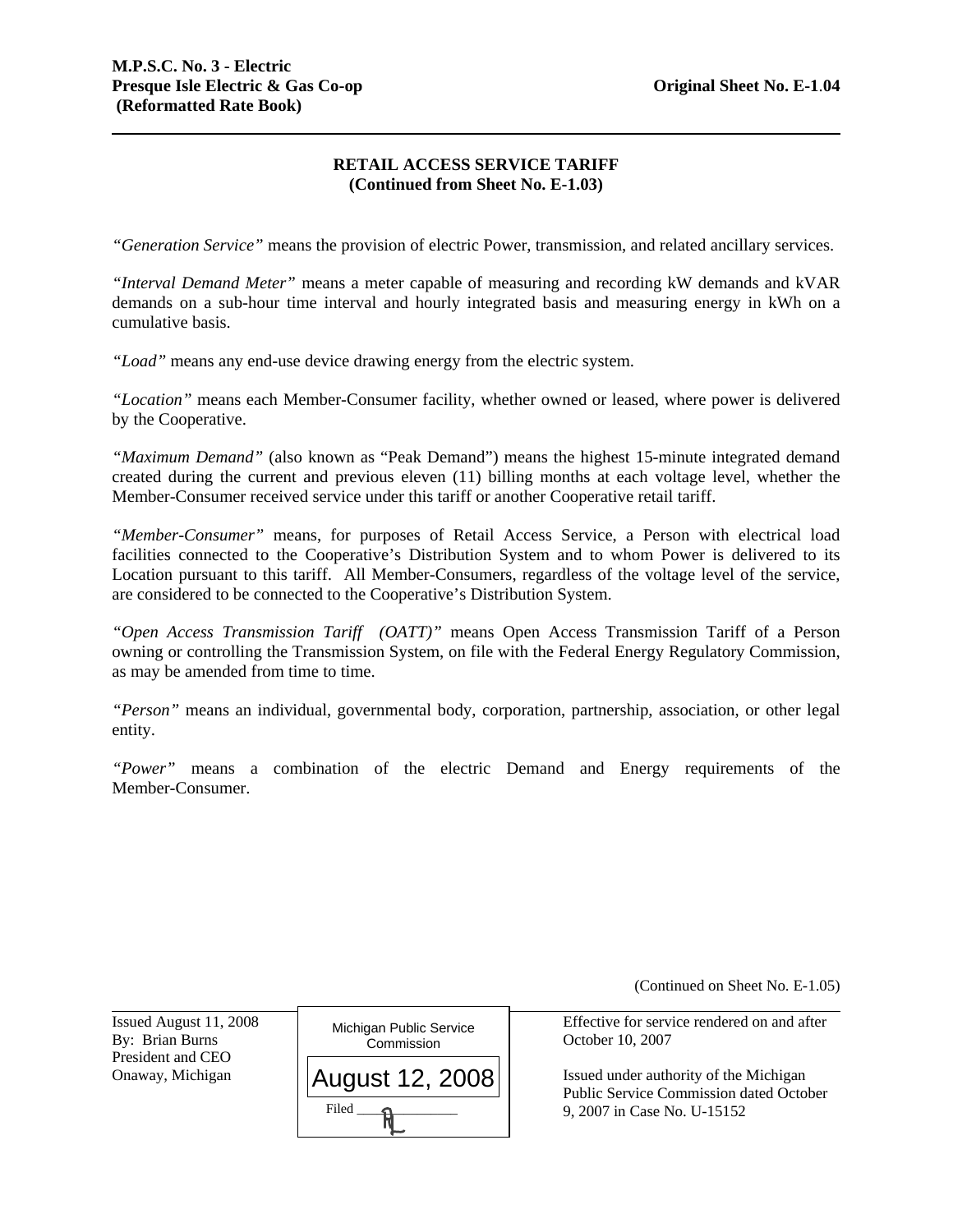# **RETAIL ACCESS SERVICE TARIFF (Continued from Sheet No. E-1.04)**

 tariffs and agreements, which allows the Member-Consumer to purchase Generation Service from a *"Retail Access Service"* means the service offered by the Cooperative under applicable laws, regulations, licensed AES, with Power delivered through the Cooperative's Distribution System.

*"Regulated Electric Service"* means the services offered by the Cooperative under terms and conditions approved by the Commission.

*"Relevant Market"* means either the Upper Peninsula or the Lower Peninsula of this state.

*"Slamming"* means the act of changing the Member-Consumer's chosen AES, or changing the Member-Consumer from Full Requirements Service to Generation Service from an AES, without the Member-Consumer's consent.

*"Switch"* means a Member-Consumer move from one provider of Generation Service to another.

*"Switch Date"* means the date on which the Member-Consumer is actually assigned to a new Generation Service provider for purposes of Energy supply responsibility.

*"Switch Request"* means a request by an AES to switch the Member-Consumer from the Cooperative or another AES to the requesting AES, for Generation Service.

*"Switch Response"* means a response sent by the Cooperative to an AES which submitted a Switch Request that confirms the requested Member-Consumer switch as pending and provides certain Member-Consumer information or, if the Switch Request is denied, provides a reason or invalidation code explaining why the request was denied.

*"Transmission Service Provider"* means a Person that owns, controls and/or operates transmission facilities and provides transmission and related services to the Cooperative including scheduling of power supply resources into the transmission system on behalf of the Cooperative.

|                                           |                                       | (Continued on Sheet No. E-1.06)                                               |
|-------------------------------------------|---------------------------------------|-------------------------------------------------------------------------------|
| Issued August 11, 2008<br>By: Brian Burns | Michigan Public Service<br>Commission | Effective for service rendered on and after<br>October 10, 2007               |
| President and CEO<br>Onaway, Michigan     | August 12, 2008                       | Issued under authority of the Michigan                                        |
|                                           | Filed                                 | <b>Public Service Commission dated October</b><br>9, 2007 in Case No. U-15152 |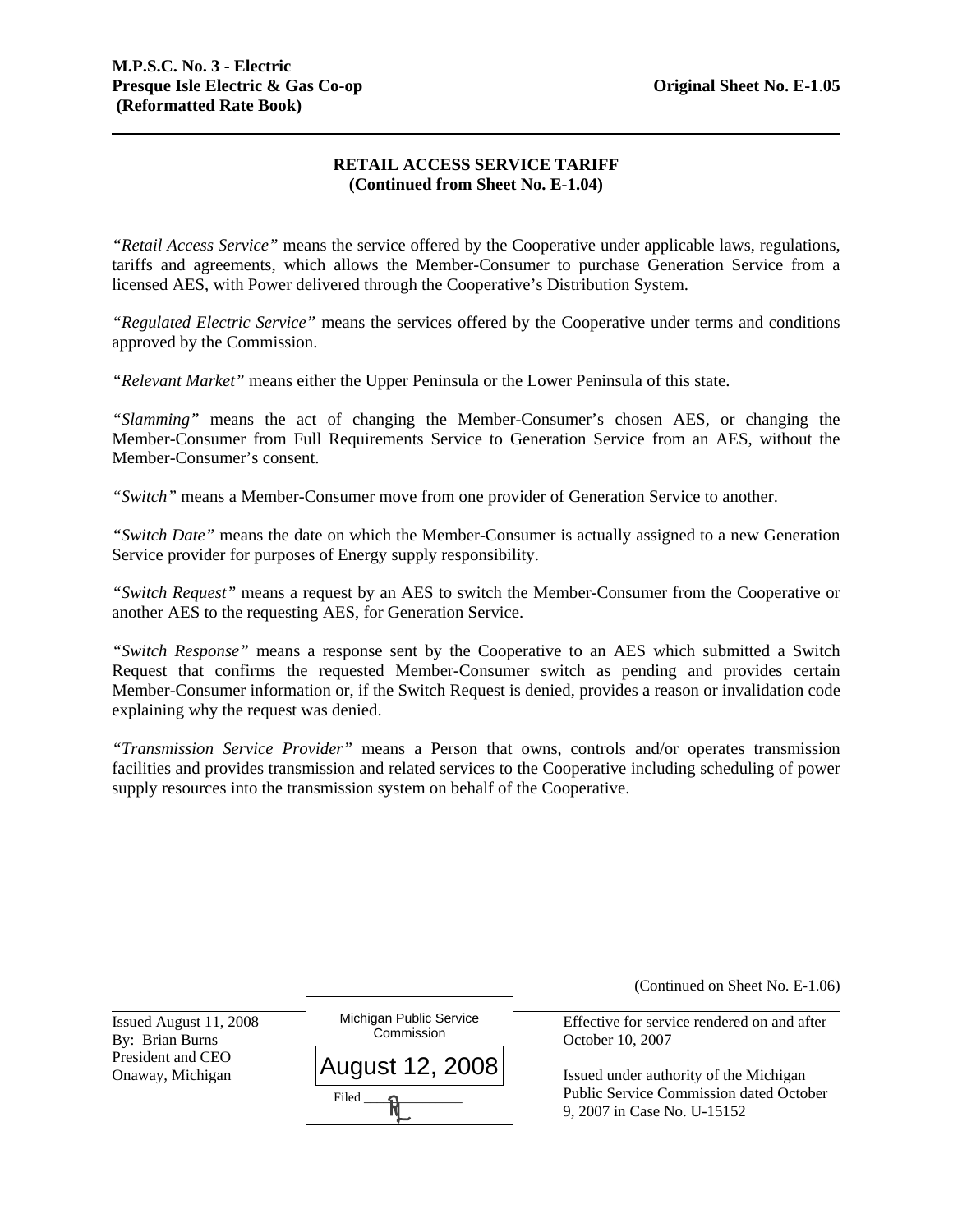# **RETAIL ACCESS SERVICE TARIFF (Continued from Sheet No. E-1.05)**

*"Transmission System"* means facilities operated by a Person used for transmitting electric Power to the Distribution Point of Receipt, and subject to the jurisdiction of the Federal Energy Regulatory Commission.

*"Uniform Data Transaction"* means specific technical arrangements for trading information, initiating business requests and executing other common transactions. These arrangements may encompass a number of electronic media and use specified transport protocols.

(Continued on Sheet No. E-1.07)

Issued August 11, 2008 President and CEO<br>Onaway, Michigan

l



Effective for service rendered on and after

Issued under authority of the Michigan Public Service Commission dated October 9, 2007 in Case No. U-15152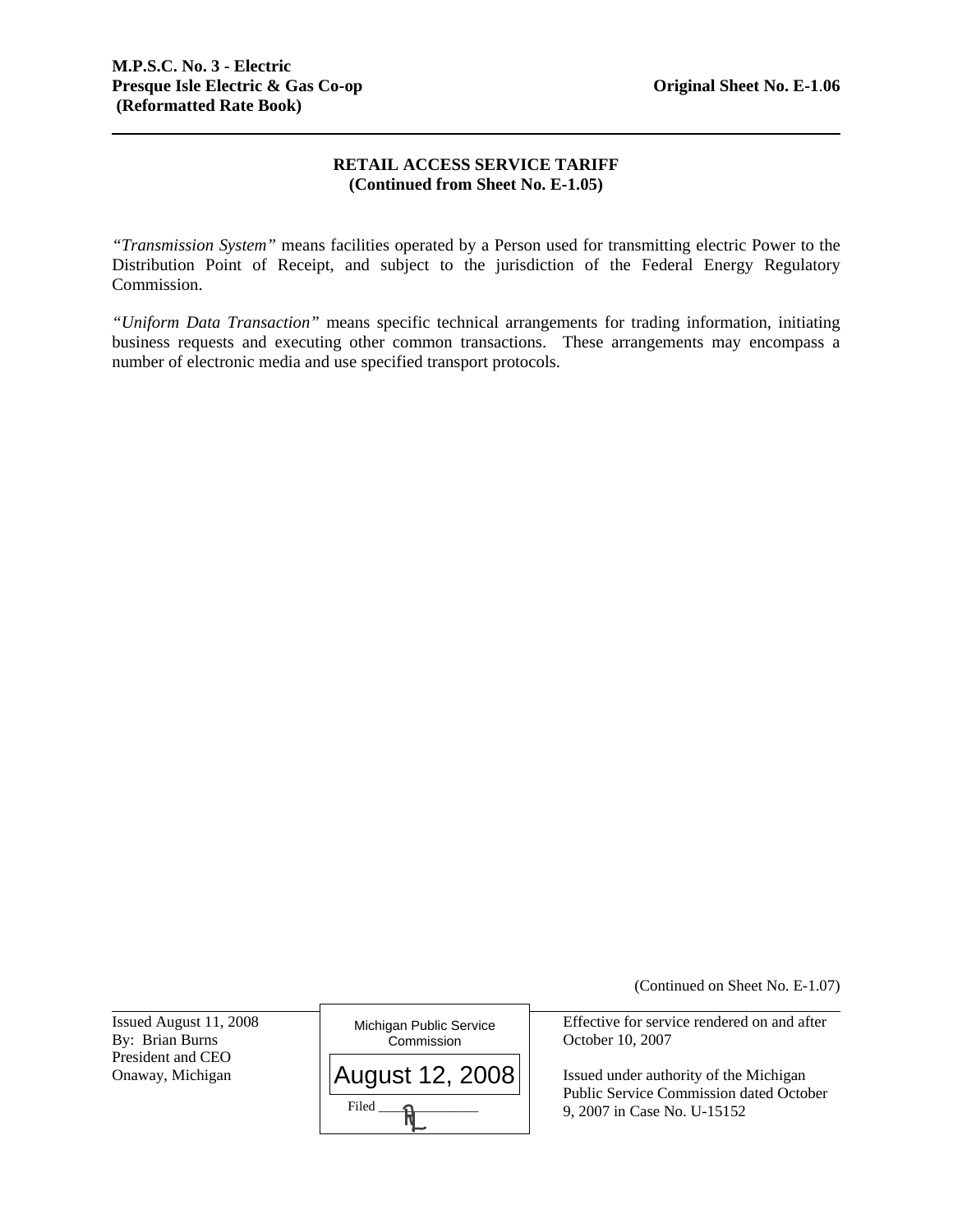### **RETAIL ACCESS SERVICE TARIFF (Continued from Sheet No. E-1.06)**

### **2.0 MEMBER-CONSUMER SECTION**

### **2.1 Availability**

Retail Access Service is available to all existing or new Member-Consumers that meet the terms and conditions of this Retail Access Service tariff and other applicable Cooperative tariffs, subject to contracting with an AES.

### **2.2 Eligibility**

- 2.2.1 A Member-Consumer's eligibility to take Retail Access Service is subject to the full satisfaction of any terms or conditions imposed by pre-existing contracts with or tariffs of the Cooperative. Member-Consumers must have satisfied any past due amounts for Regulated Electric Service owed to the Cooperative under any other arrangements or provisions for Regulated Electric Service before taking service under this tariff.
- 2.2.2 An Individual Member-Consumer who is eligible to be taking service under the Cooperative's Schedule LG and having a demand meter with a Maximum Demand of at least 50 kW is eligible to take service under this tariff. An Individual Member-Consumer receiving demand metered service at multiple metering points and who is eligible to be taking service under the Cooperative's Schedule LG may achieve the 50 kW Maximum Demand threshold by aggregating or summing the Maximum Demands for each metering point occurring during a single month. All charges or fees specified herein and all related rate schedules apply to aggregated metering points on an individual account basis. No more than 30% of the total number of member-consumers between 50 kW and 199 kW may be eligible for service under this tariff.

### **2.3 Member-Consumer Information**

Member-Consumers will be provided their own usage and billing information upon request. No fee shall be charged for the first request per calendar year related to a specific Member-Consumer account. An AES must obtain written authorization from the Member-Consumer before the Cooperative will provide an AES with a Member-Consumer's currently available usage and billing information. Subsequent requests by the Member-Consumer or the AES will require a fee of \$30.00 per account that will be billed to the Member-Consumer.

(Continued on Sheet No. E-1.08)

Issued August 11, 2008 President and CEO

l



Effective for service rendered on and after

Onaway, Michigan  $\Box$ Public Service Commission dated October 9, 2007 in Case No. U-15152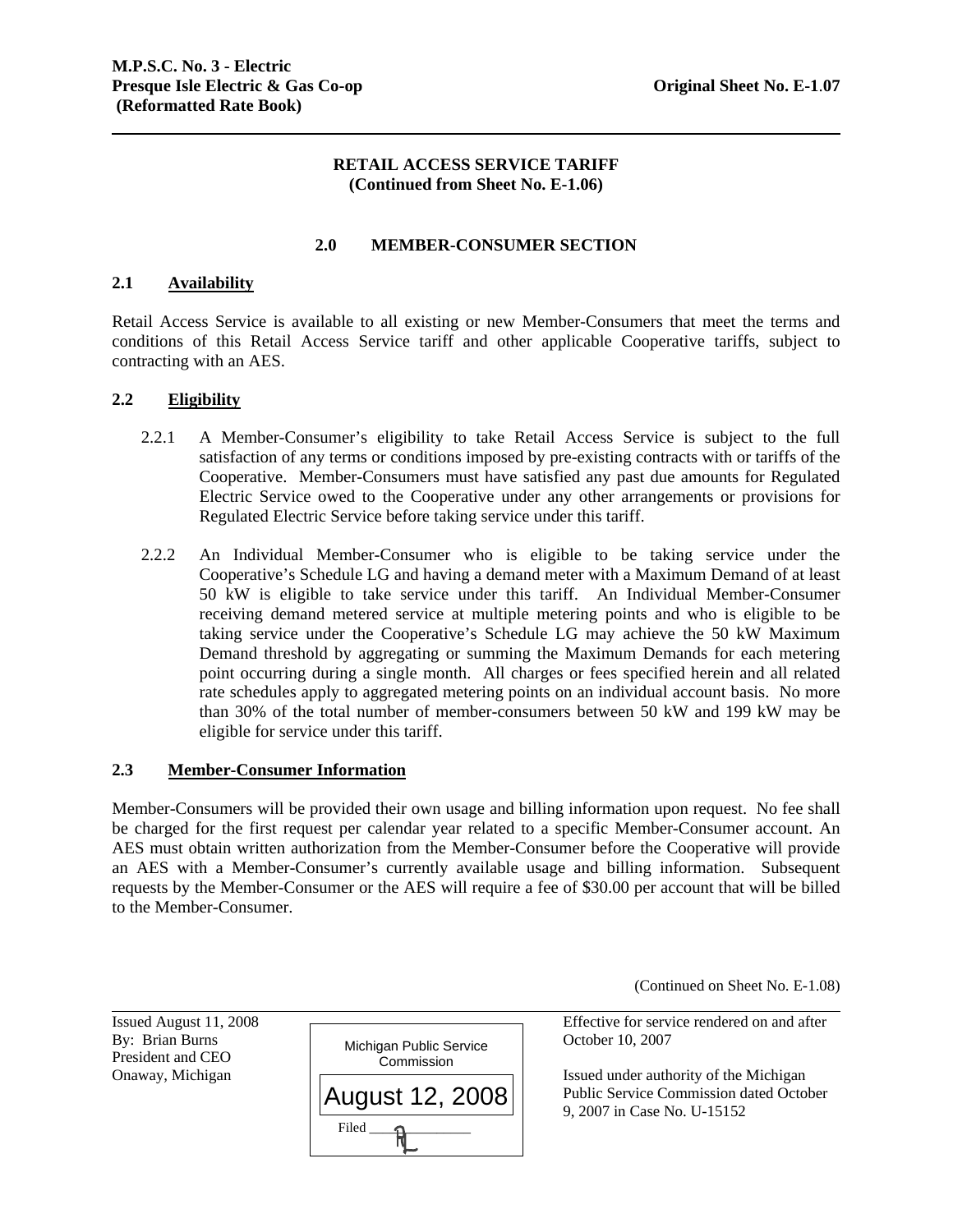### **RETAIL ACCESS SERVICE TARIFF (Continued from Sheet No. E-1.07)**

#### **2.4 Member-Consumer Enrollment and Switching**

- 2.4.1 A Member-Consumer which switches to an AES cannot return to the Cooperative's Full Requirements Service for two years after the switch to the AES has been effectuated. See Return to Service Provision in Section 2.6.
- 2.4.2 A Member-Consumer will specify only one AES at any given time for the supply of Power to each Member-Consumer account or Member-Consumer Location. Member-Consumers that are receiving Retail Access Service through aggregated Locations will specify the same AES for all accounts or locations at any given time.
- 2.4.3 A Member-Consumer shall be permitted to change AESs. Assuming all other requirements are met, the changes will become effective at the completion of their normal billing cycle. Member-Consumers will be assessed a fee of \$10.00 per Member-Consumer account for each change beyond one (1) within a calendar year. The change will be submitted to the Cooperative by the Member-Consumer's newly chosen AES as a Switch Request.
- 2.4.4 The AES shall submit to the Cooperative a Switch Request via a Uniform Data Transaction after a required ten (10) day Consumer rescission period.
- 2.4.5 The Cooperative will process one (1) valid Switch Request per Member-Consumer per meter reading cycle. Where multiple Switch Requests for the same Member-Consumer are received during the same meter reading cycle, the Cooperative will process the first valid Switch Request received during a meter read cycle. A Switch Response for each rejected Switch Request will be sent to the appropriate AES via a Uniform Data Transaction within three (3) business days.

(Continued on Sheet No. E-1.09) Effective for service rendered on and after

Onaway, Michigan  $\vert A \vert$   $\vert A \vert$   $\vert A \vert$   $\vert A \vert$  **Issued under authority of the Michigan** Public Service Commission dated October 9, 2007 in Case No. U-15152

Issued August 11, 2008 President and CEO

l

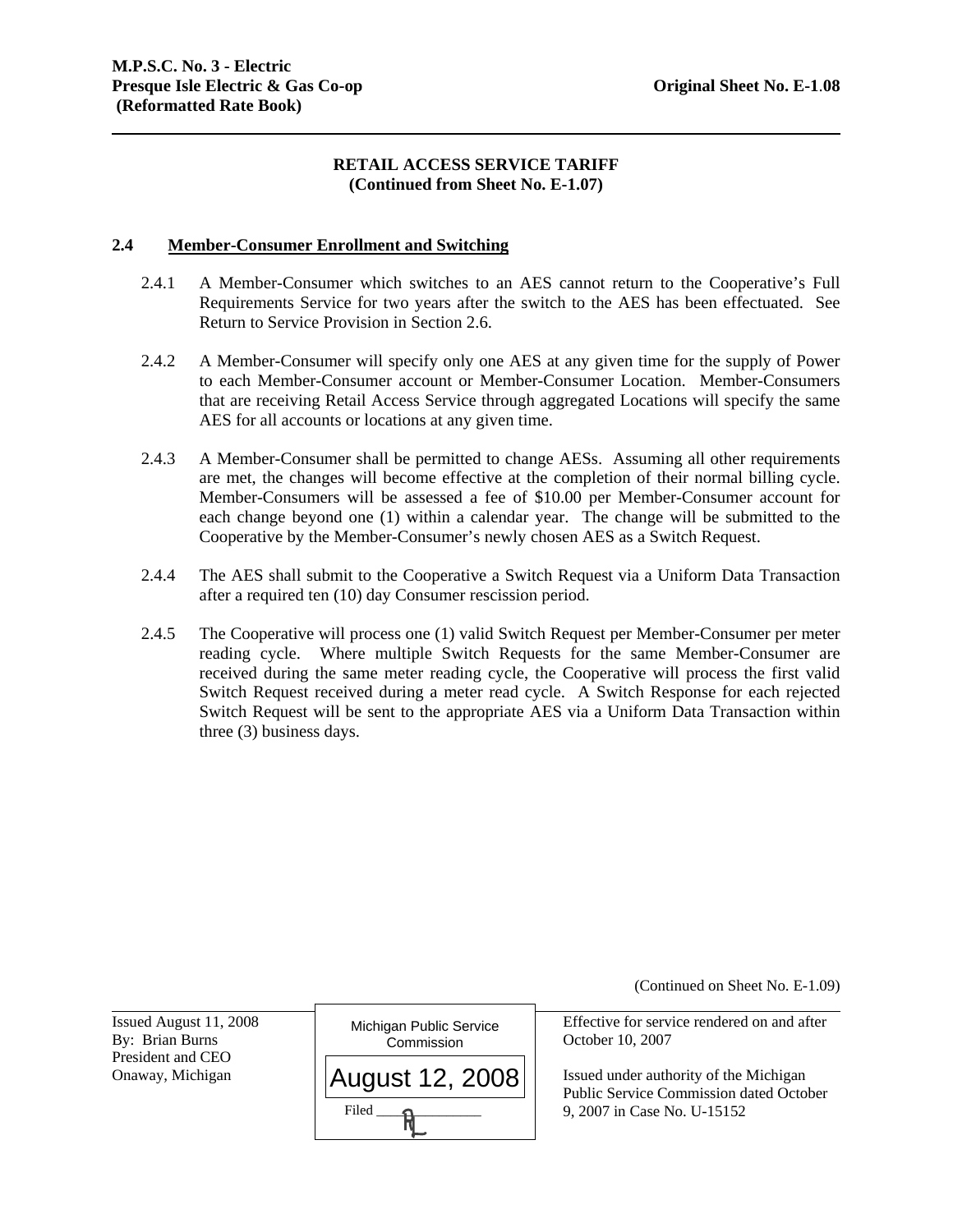# **RETAIL ACCESS SERVICE TARIFF (Continued from Sheet No. E-1.08)**

The Cooperative will normally validate a Switch Request within three (3) business days of the receipt of the Switch Request and will transmit a Switch Response to the AES. As part of the validation process, the Cooperative shall notify the Member-Consumer in writing that a Switch Request has been received and is being processed.

For valid Switch Requests from one AES to another, the Cooperative will at the same time send to the AES currently serving the Member-Consumer, via the appropriate Uniform Data Transaction, notice that the AES's service is to be terminated, including the scheduled Member-Consumer Switch Date. In the event that the Member-Consumer or the new AES cancels the Switch before the Switch Date, the Cooperative will send to the current AES, via appropriate Uniform Data Transaction, notice reinstating the current AES's service unless the current AES has submitted a valid Drop Request.

Cut-off time for the receipt of Switch Requests is eight (8) business days in advance of the Member-Consumer's Switch Date. In the case of errors or omissions in Switch Requests received by the Cooperative, final disposition of exceptions may take up to five (5) business days.

2.4.6 Other than in situations where Member-Consumers require new meter installations as part of a Switch, Member-Consumer Switches will be scheduled to take place on the scheduled meter reading date, and will be effective on the actual meter reading date or the date of an estimated meter reading for billing purposes. The Switch Date shall be effective on the next scheduled meter read date that is not less than eight (8) business days after the Switch Request has been confirmed as pending. The AES change shall occur at midnight (00:00) local time at the beginning of the effective date.

(Continued on Sheet No. E-1.10)

Issued August 11, 2008 President and CEO

l



Effective for service rendered on and after

Onaway, Michigan  $||AUGUST 12, 2008||$  Issued under authority of the Michigan Public Service Commission dated October 9, 2007 in Case No. U-15152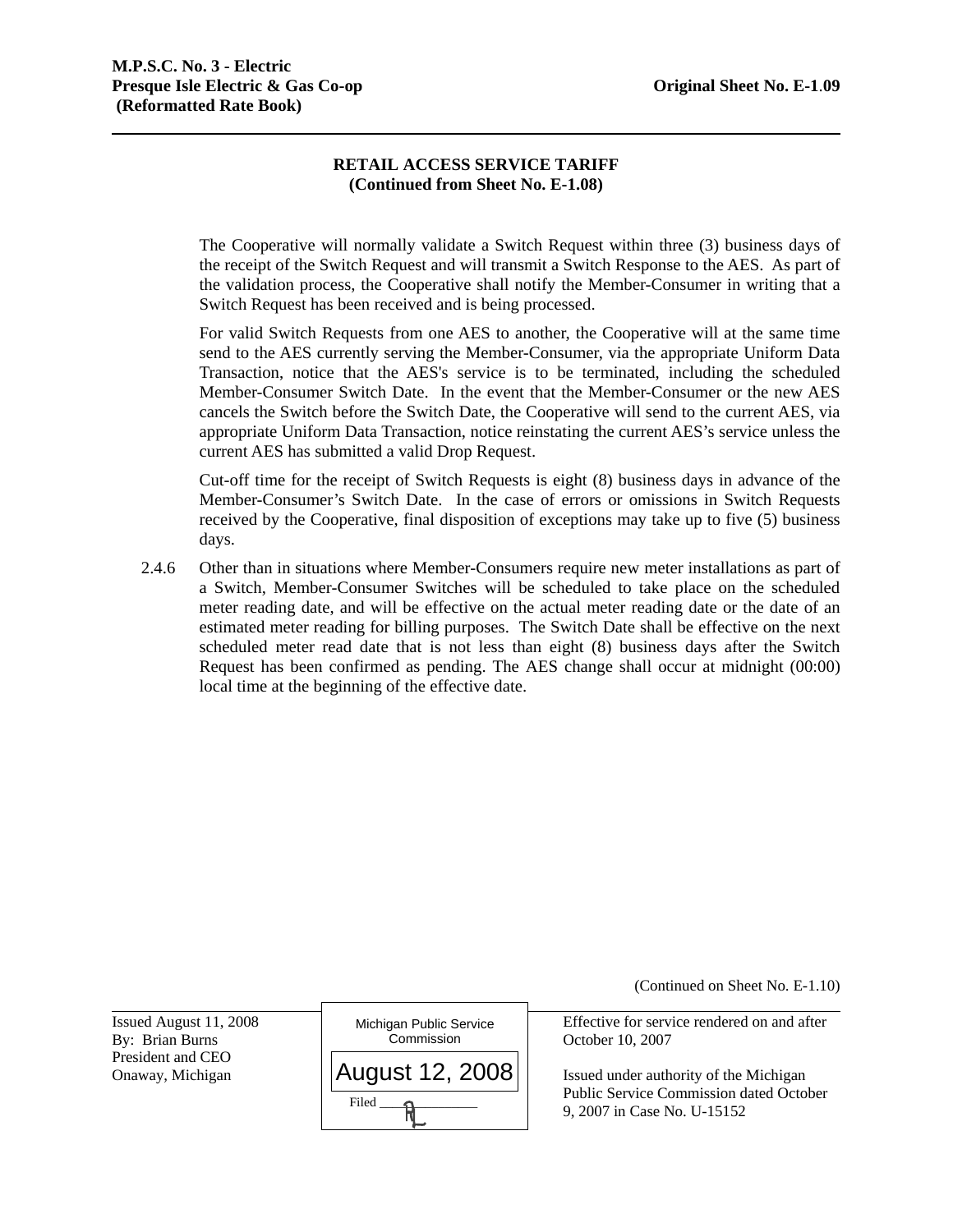# **RETAIL ACCESS SERVICE TARIFF (Continued from Sheet No. E-1.09)**

2.4.7 The Cooperative shall process Drop Requests submitted by AESs in the same manner as it processes Switch Requests, including Member-Consumer notification. AESs shall be subject to the same timing, validation and Uniform Data Transaction requirements for Drop Requests as for Switch Requests. An AES shall inform the Member-Consumer in writing of the submission of a Drop Request.

### **2.5 Metering**

- 2.5.1 Metering equipment for Member-Consumers taking Retail Access Service shall be furnished, installed, read, maintained, and owned by the Cooperative.
- 2.5.2 Member-Consumers shall be required to have an Interval Demand Meter at each metering point.
- 2.5.3 If a new Interval Demand Meter is required, time and material costs to install it will be assessed to the Member-Consumer.
- 2.5.4 The Cooperative may require that the meter be read via telephone. In such cases, Member-Consumers will be required to provide a telephone connection for purposes of meter interrogation by the Cooperative. If a Member-Consumer is not able to allow sharing of a telephone connection, the Member-Consumer may be required to obtain a separate telephone connection for such purposes. The Member-Consumer is responsible for assuring the performance of the telephone connection. The Member-Consumer shall be responsible for all costs of the required telephone connection.
- 2.5.5 In cases where a telephone connection used by the Cooperative for meter interrogation is out of service, the Cooperative may retrieve the data manually for a nominal monthly fee of \$40.00 payable by the Member-Consumer. In the event that the telephone connection is out for three consecutive billing months, the Member-Consumer's Retail Access Service may be terminated and the Member-Consumer will be returned to service under the Cooperative's Full Requirements Service tariffs subject to the provisions of Section 2.6, unless said outage is due to non-performance by the telecommunications service provider.

(Continued on Sheet No. E-1.11)

Issued August 11, 2008 President and CEO

l



Effective for service rendered on and after

Onaway, Michigan  $\vert$  **AUGUST 12, 2008**  $\vert$  Issued under authority of the Michigan Public Service Commission dated October 9, 2007 in Case No. U-15152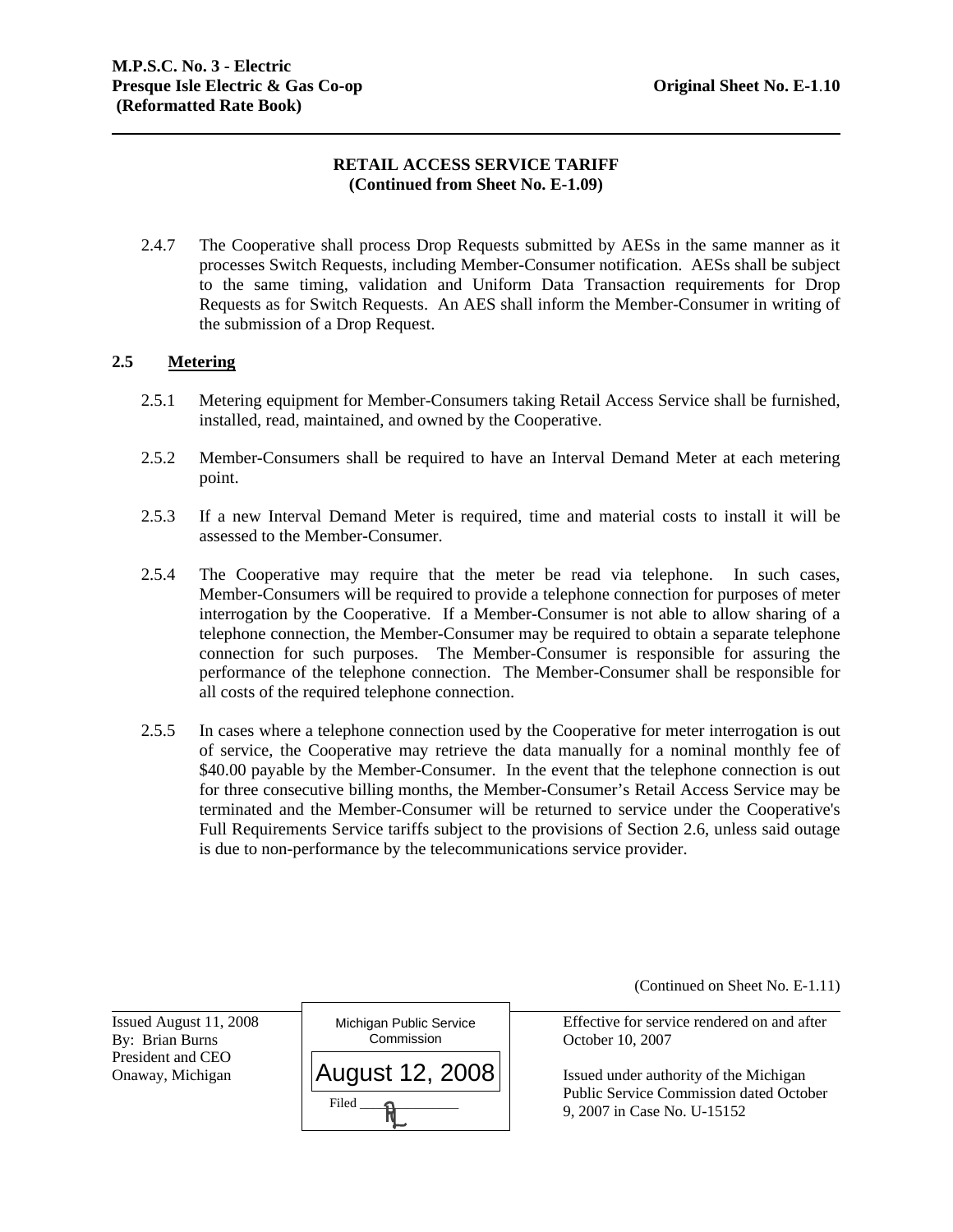## **RETAIL ACCESS SERVICE TARIFF (Continued from Sheet No. E-1.10)**

- 2.5.6 Energy consumption and Demand for settlement purposes shall be based on the data from the Interval Demand Meters.
- 2.5.7 Where monthly metered Energy data is not available due to metering errors, malfunctions, or otherwise, the billing quantities will be estimated by the Cooperative using the available historical data and other relevant information for the Member-Consumer.

### **2.6 Return to Full Requirements Service**

- Requirements Service for two (2) years after the switch to the AES has been effectuated. After such two (2) year period, a Member-Consumer may return to full service after giving 2.6.1 A Member-Consumer which switches to an AES cannot return to the Cooperative's Full the Cooperative at least 30 days written notice, unless the Member-Consumer wants to take service during the summer months of June through September, in which case the Member-Consumer must give the Cooperative notice no later than the preceding December 1. The Cooperative will return the Member-Consumer to Full Requirements Service following the notice period. Said notice period commences with the beginning of the Member-Consumer's billing cycle following receipt of the Member-Consumer's written notice of intent to return to Full Requirements Service. If the Member-Consumer returns to the Cooperative's Full Requirements Service for any reason prior to such two (2) year period or prior to the expiration of the notice period, the Member-Consumer's rate will be determined as the greater of:
	- A. The charges for Default Service plus the applicable Retail Access Service rate, or
	- B. 110% of the applicable Full Requirements Service Rate.

(Continued on Sheet No. E-1.12)

Issued August 11, 2008 President and CEO

l



Effective for service rendered on and after

Onaway, Michigan Issued under authority of the Michigan Public Service Commission dated October 9, 2007 in Case No. U-15152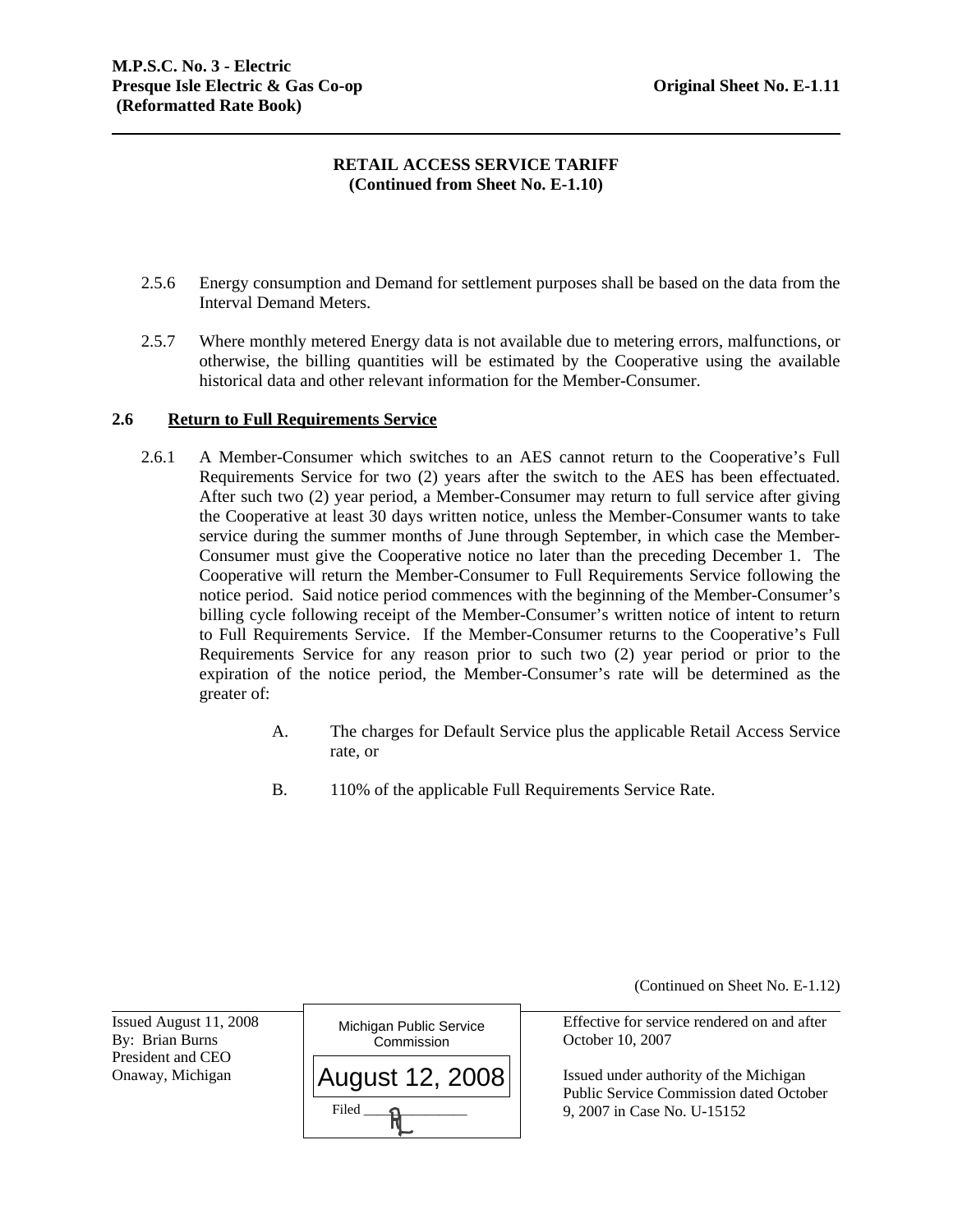# **RETAIL ACCESS SERVICE TARIFF (Continued from Sheet No. E-1.11**

- 2.6.2 A Member-Consumer, having given notice of its intent to return to Full Requirements Service under Section 2.6.1, will receive Cooperative Default Service if, at any time during the notice period, it discontinues purchasing Generation Service from an AES.
- 2.6.3 A Member-Consumer taking Default Service under the provisions of Section 2.6.2 may switch to another AES as provided in Section 2.4 at any point during the period that they are on Default Service.
- Member-Consumer of the Drop Request in writing. 2.6.4 The AES shall transmit a Member-Consumer Drop Request to the Cooperative via a Uniform Data Transaction when the Member-Consumer requests return to Full Requirements Service or when AES service is not being continued for any reason. The AES shall inform the
- 2.6.5 The Cooperative will normally validate a Drop Request within three (3) business days of the receipt of the Drop Request and will transmit a Drop Response to the AES. As part of the validation process, the Cooperative will notify the Member-Consumer in writing that a Drop Request has been received and is being processed.
- 2.6.6 The Switch from AES to Full Requirements Service will be processed on the next meter read date after the AES submits the necessary Drop Request to the Cooperative, provided that the requirements of Section 2.6.1 are met. If the requirements of Section 2.6.1 are not met, then the Member-Consumer will be switched to Cooperative Default Service until said requirements are met. The Switch shall occur at midnight (00:00) local time at the beginning of the effective date.
- 2.6.7 A Member-Consumer returning to Full Requirements Service must remain on such service for the minimum term stated in the applicable Full Requirements Service tariff, but not less than twelve (12) months.

(Continued on Sheet No. E-1.13)

Issued August 11, 2008 President and CEO

l



Effective for service rendered on and after

Onaway, Michigan  $\vert \Delta \vert$   $\vert$   $\Delta \vert$   $\vert$   $\alpha$   $\vert$   $\alpha$   $\vert$   $\alpha$   $\vert$   $\alpha$   $\vert$   $\alpha$   $\vert$   $\alpha$   $\vert$   $\alpha$   $\vert$   $\alpha$   $\vert$   $\alpha$   $\vert$   $\alpha$   $\vert$   $\alpha$   $\vert$   $\alpha$   $\vert$   $\alpha$   $\vert$   $\alpha$   $\vert$   $\alpha$   $\vert$   $\alpha$   $\vert$   $\alpha$   $\vert$   $\alpha$   $\vert$ Public Service Commission dated October 9, 2007 in Case No. U-15152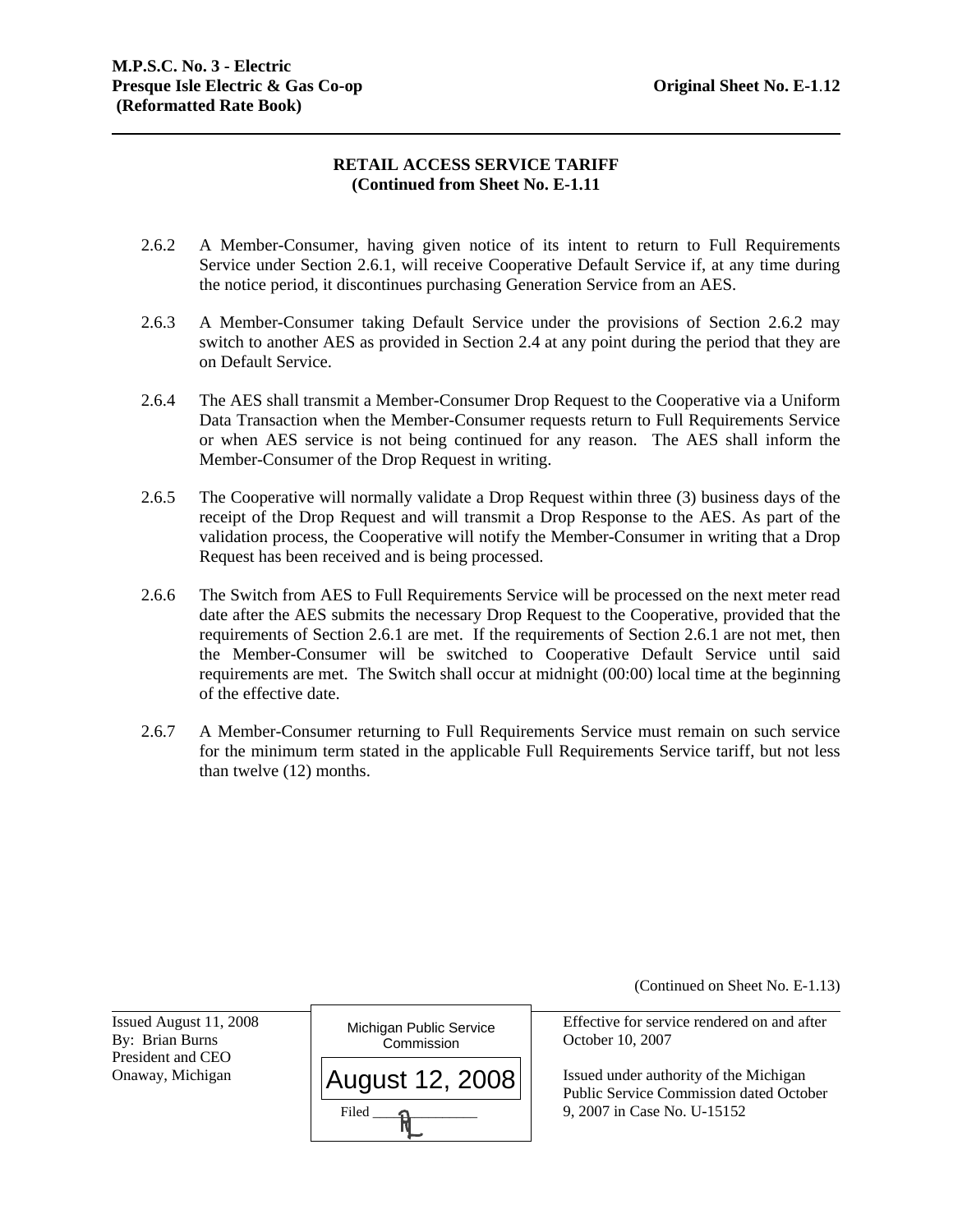# **RETAIL ACCESS SERVICE TARIFF (Continued from Sheet No. E-1.12**

- 2.6.8 In the event of Slamming from Full Requirements Service, a Member-Consumer who desires to return to Full Requirements Service may do so. The Cooperative will waive the twelve (12) month minimum term requirements. The Cooperative's Default Service does not apply to such Member-Consumers.
- 2.6.9 In the event a Member-Consumer is dropped by the AES due to the bankruptcy of the AES or upon the complete withdrawal of the AES from the Relevant Market, the Member-Consumer may receive Default Service from the Cooperative for not more than three (3) full billing cycles. By the end of that time period, the Member-Consumer must either have a Switch Request completed on their behalf as provided in Section 2.4, or give notice of its intent to return to Full Requirements Service as provided in Section 2.6.1. A Member-Consumer that does not arrange for Generation Service from a different AES or give notice of its intent to return to Full Requirements Service within three (3) months shall be disconnected.

### **2.7 Billing and Payment**

- 2.7.1 The Cooperative will bill the Member-Consumer for Retail Access Service as outlined in Section 3.3 of this tariff.
- 2.7.2 The Member-Consumer shall pay the Cooperative the amount billed by the Cooperative on or before a due date established by Member-Consumer billing rules approved by the Commission in accordance with the Commission's consumer standards and billing practices, R 460.1601 et seq., as amended, for nonresidential Consumers.
- 2.7.3 Where incorrect billing results from an error discovered by either the Cooperative, the AES or the Member-Consumer, the error will be corrected and revised bills, as appropriate for the Member-Consumer and/or AES, will be calculated and settled on the next billing period after the error is discovered. Billing errors discovered by the Cooperative shall be adjusted as provided for in the Commission's applicable billing rules.

Issued August 11, 2008 President and CEO

l



(Continued on Sheet No. E-1.14)

Effective for service rendered on and after

Onaway, Michigan Issued under authority of the Michigan Public Service Commission dated October 9, 2007 in Case No. U-15152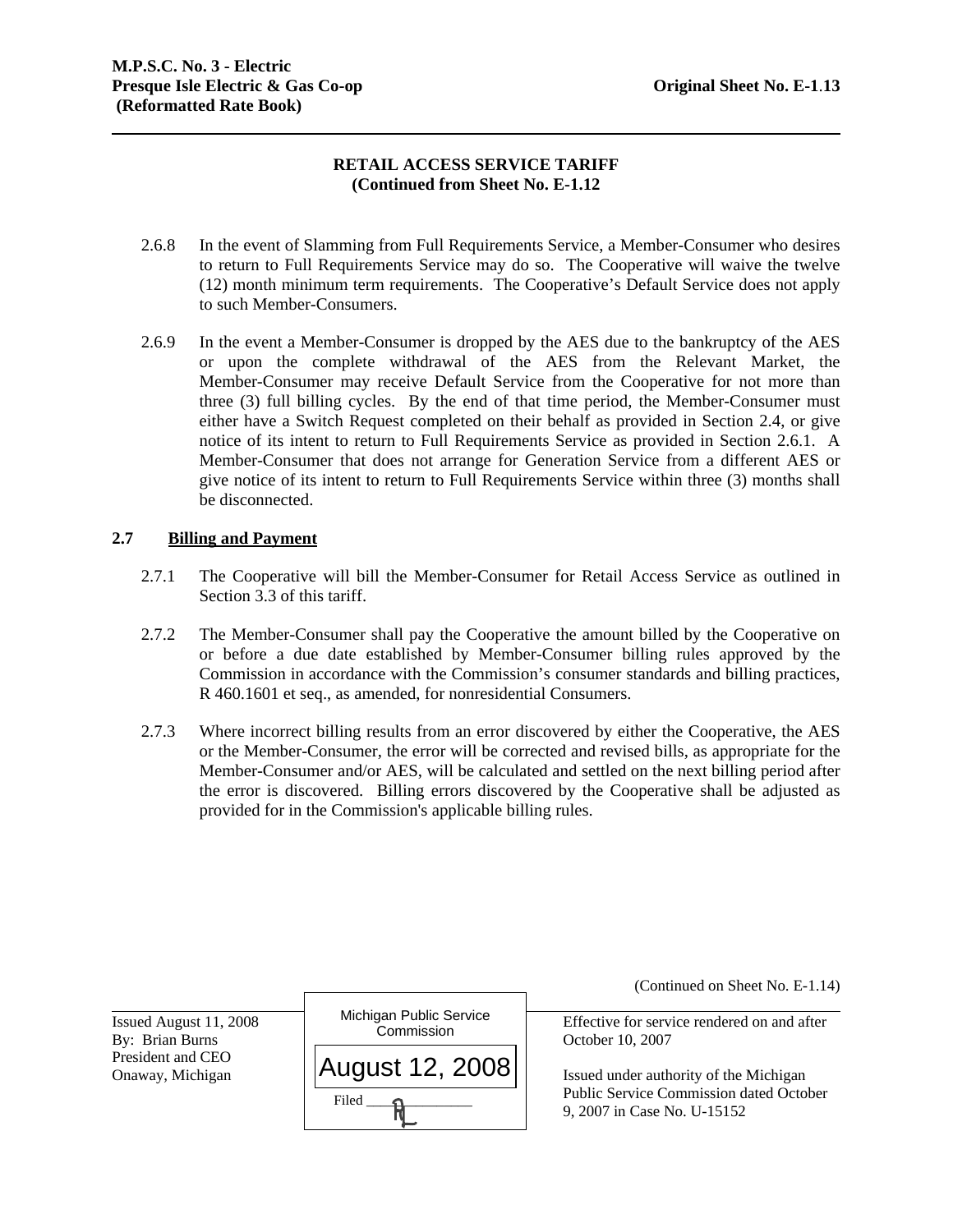### **RETAIL ACCESS SERVICE TARIFF (Continued from Sheet No. E-1.13**

### **2.8 Disconnection of Service**

The Cooperative is the only Person allowed to physically disconnect service to a Member-Consumer. Disconnection of service to a Member-Consumer for non-payment of the Cooperative's bill or for any violation of the Cooperative's tariffs shall be in accordance with applicable Commission rules and Cooperative tariffs. The Cooperative shall notify the AES in writing of the intent to disconnect and the date and time of actual disconnection. The Cooperative shall not be liable for any losses to the AES due to disconnection.

Issued August 11, 2008 President and CEO<br>Onaway, Michigan

l



(Continued on Sheet No. E-1.15)

Effective for service rendered on and after

Issued under authority of the Michigan Public Service Commission dated October 9, 2007 in Case No. U-15152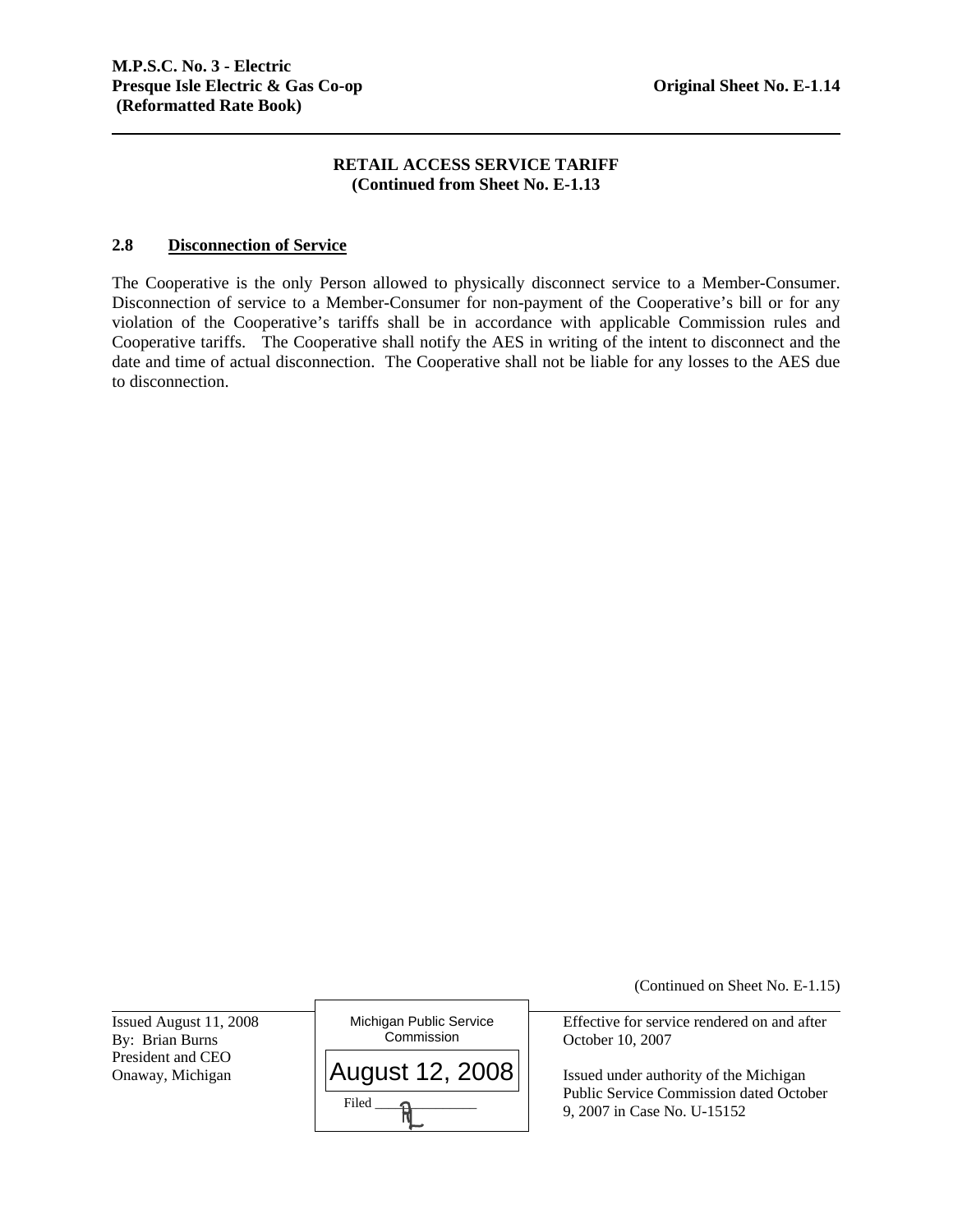### **RETAIL ACCESS SERVICE TARIFF (Continued from Sheet No. E-1.14**

### **3.0 ALTERNATIVE ELECTRIC SUPPLIER SECTION**

### **3.1 Availability**

 and 3.1.3. The Cooperative will check and verify conditions 3.1.4 and 3.1.5. 3.1.1 The AES has been granted a license by the Commission. The AES will not be eligible to enroll Member-Consumers unless and until the following conditions have been satisfied and continue to be satisfied. The AES has sole responsibility for conditions 3.1.1, 3.1.2,

- 
- 3.1.2 The AES has obtained and maintains a Member-Consumer-signed Enrollment indicating that the Member-Consumer has chosen to switch its Generation Service to the AES.
- 3.1.3 The AES has executed agreements with the appropriate Transmission Service Provider(s).
- 3.1.4 The AES has demonstrated its capability to meet the Cooperative's defined standards and protocols for Uniform Data Transactions.
- 3.1.5 The AES has executed a Retail Access Service agreement (which may include, but is not limited to, a portfolio of Member-Consumers, negotiated services, etc.) with the Cooperative and complied with the Cooperative's Member-Consumer enrollment requirements to prevent Slamming.

#### **3.2 Switch and Drop Requests**

3.2.1 Switch Requests and Drop Requests will be handled in accordance with Section 2.4 of this tariff and will be accepted for processing by the Cooperative.

(Continued on Sheet No. E-1.16)

Effective for service rendered on and after

Public Service Commission dated October 9, 2007 in Case No. U-15152

Issued August 11, 2008 President and CEO

l

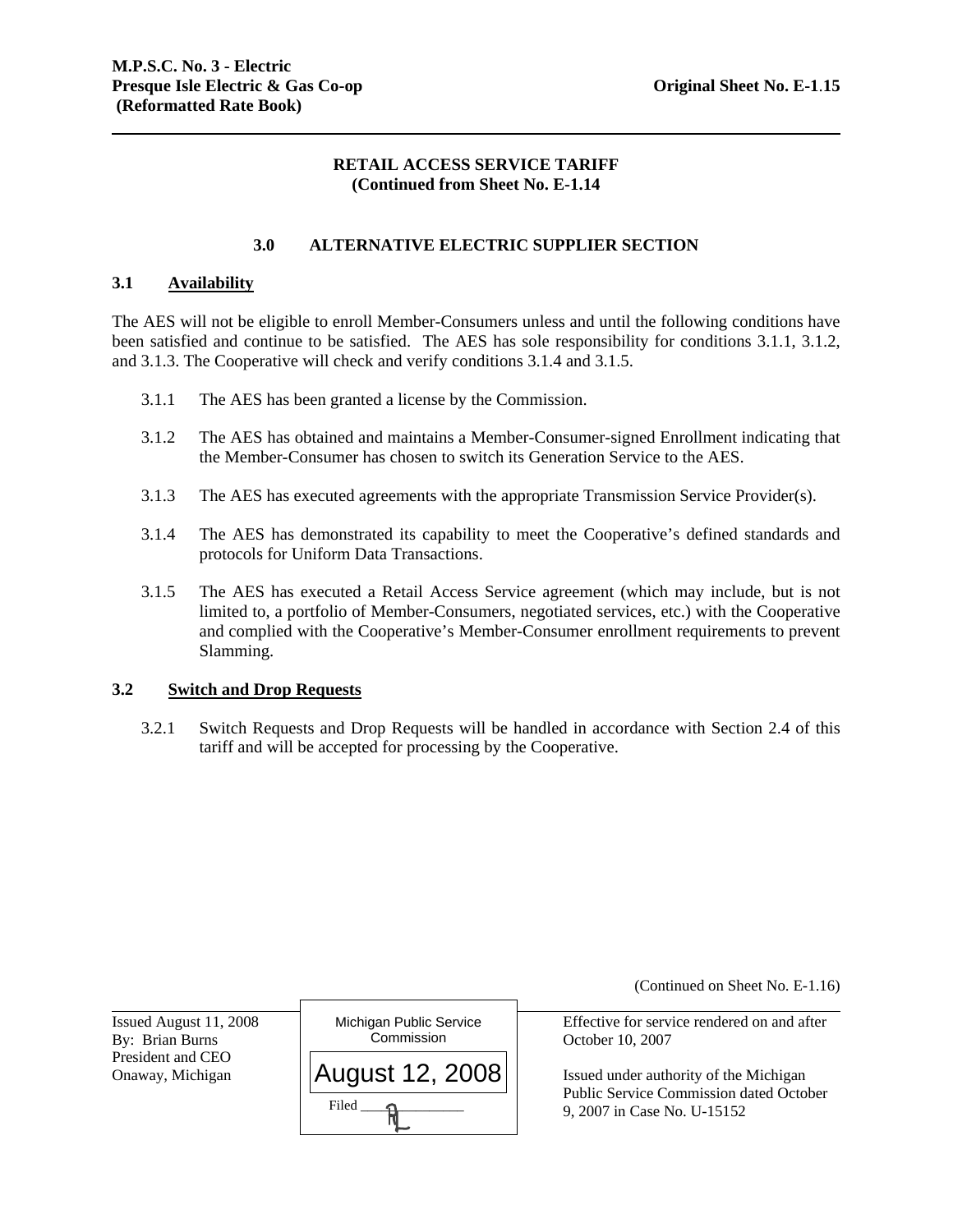## **RETAIL ACCESS SERVICE TARIFF (Continued from Sheet No. E-1.15**

3.2.2 When a Member-Consumer requests to discontinue receiving Generation Service from the AES or when the AES's service is being discontinued for any reason, the AES shall transmit a Member-Consumer Drop Request to the Cooperative via a Uniform Data Transaction within no more than three (3) business days.

### **3.3 Billing**

- 3.3.1 Unless otherwise agreed, the Cooperative and the AES will separately bill the Member-Consumer for the respective services provided by each. The Member-Consumer will receive separate bills for services provided and is responsible for making payments to the Cooperative for service provided in accordance with requirements of the Cooperative as set forth in the applicable billing rules and Commission approved tariffs.
- 3.3.2 The Cooperative may elect to offer a service where it bills the Member-Consumer for services that the Cooperative provides as well as services provided by the AES. If the Cooperative bills for AES charges, the following conditions will apply:
	- 1. The Cooperative and the AES must have entered into a billing agreement that specifies the terms and conditions under which such billing will occur.
	- 2. Any discrepancies in charges collected and remitted will be corrected and reflected in the subsequent billing cycles.
	- 3. Payments received from or on behalf of a Member-Consumer shall be applied in the following order:
		- To the Member-Consumer's past due balance owed the Cooperative,
		- To current balances due the Cooperative,
		- To current balances due the Cooperative for other charges such as facilities or loan agreements, and
		- To the AES for all balances due for services provided.

Issued August 11, 2008 President and CEO

l



(Continued on Sheet No. E-1.17)

Effective for service rendered on and after

Onaway, Michigan  $||AuQUSt 12, 2008||$  Issued under authority of the Michigan Public Service Commission dated October 9, 2007 in Case No. U-15152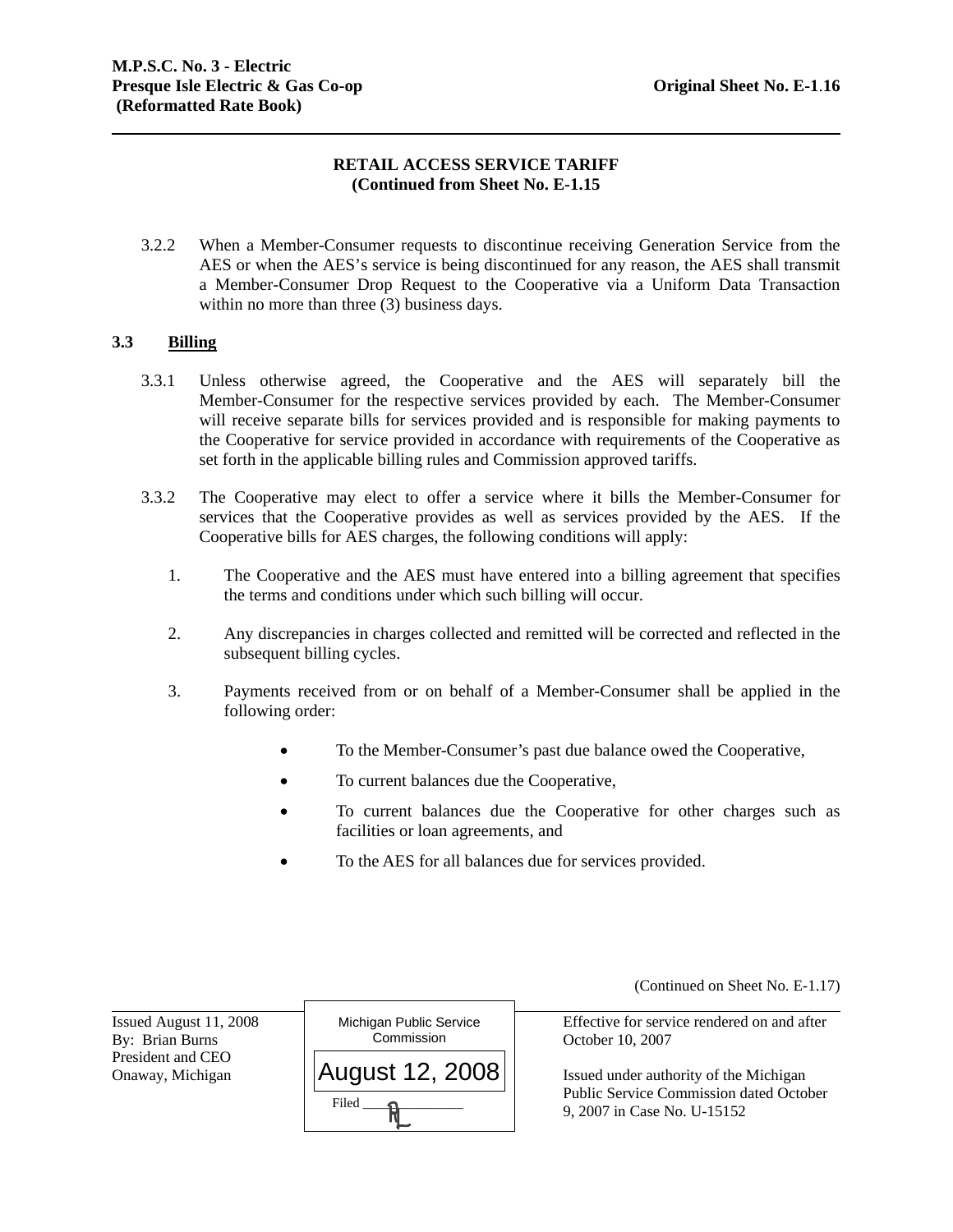# **RETAIL ACCESS SERVICE TARIFF (Continued from Sheet No. E-1.16**

- 4. Optional Services (i.e., billing and remittance processing, credit and collections, meter read information, Member-Consumer information, etc.) may be provided by the Cooperative pursuant to terms negotiated with the AES, and shall be offered on a nondiscriminatory basis. Amounts owed to the Cooperative by an AES may be deducted from the AES's Member-Consumer payments received by the Cooperative prior to remittance to the AES.
- 5. The Cooperative will not pursue collections action for any AES.
- 3.3.3 Unless otherwise specified by the Cooperative, all payments made to the Cooperative by the AES will be made by electronic funds transfer to the Cooperative's account.

### **3.4 Terms and Conditions of Service**

- AES shall meet all obligations necessary to schedule Power to match the 3.4.1 The AES is responsible for providing Power to be transmitted by the appropriate Transmission Service Provider(s) to the Cooperative's Distribution Point of Receipt. The Member-Consumer's Load, subject to energy imbalance charges and penalties in accordance with the terms of the OATT of the Transmission Service Provider(s).
- 3.4.2 Retail Access Service may not commence until metering has been installed as specified in this Tariff as outlined in Section 2.5.
- 3.4.3 The AES will provide to the Cooperative or the Cooperative's designated recipient daily energy schedules for all services including losses associated with use of the Distribution System. The AES will provide verification that it has arranged for and scheduled transmission service to deliver Energy, the energy schedule has been approved by the Transmission Service Provider(s), and the AES has covered losses on the Transmission System(s).
- 3.4.4 The AES will pay the Cooperative under applicable tariffs for all applicable ancillary services, emergency energy services, standby and backup services provided by the Cooperative to the AES for the AES's Member-Consumer(s) from the service commencement date to the service termination date.
- 3.4.5 The Cooperative shall bill the AES for all associated switching fees incurred as a result of Slamming by the AES plus the actual administrative cost incurred for switching a slammed Member-Consumer from one rate service to another.

(Continued on Sheet No. E-1.18)

| Issued August 11, 2008 | Michigan Public Service | Effective for service rendered on and after    |
|------------------------|-------------------------|------------------------------------------------|
| By: Brian Burns        | Commission              | October 10, 2007                               |
| President and CEO      |                         |                                                |
| Onaway, Michigan       | August 12, 2008         | Issued under authority of the Michigan         |
|                        | Filed                   | <b>Public Service Commission dated October</b> |
|                        |                         | 9, 2007 in Case No. U-15152                    |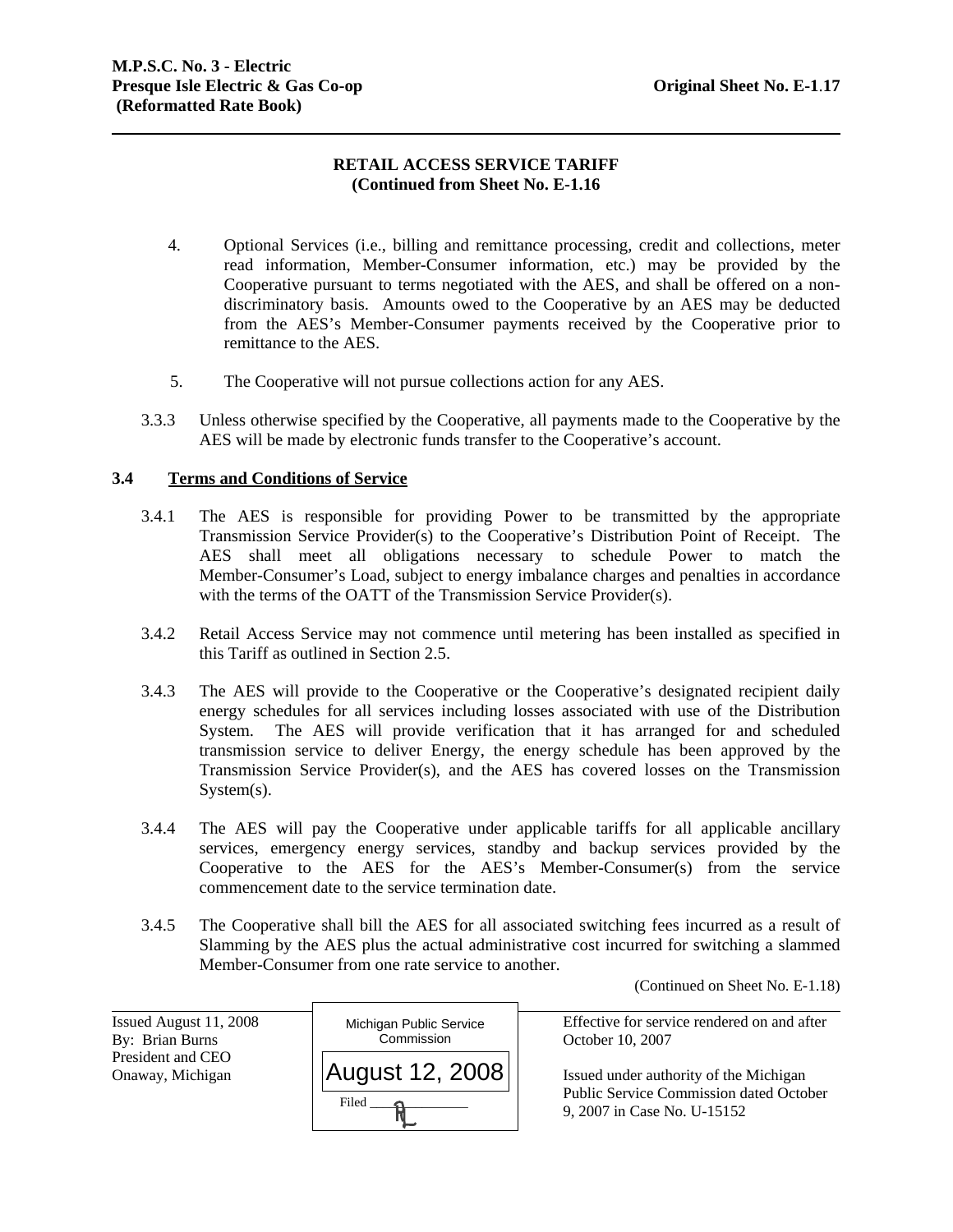## **RETAIL ACCESS SERVICE TARIFF (Continued from Sheet No. E-1.17**

3.4.6 An AES shall not resell Member-Consumer account information or transfer it to other parties for any other purpose. The Cooperative will only release Member-Consumer data to the Member-Consumer or its authorized representative, which may be the AES.

### **3.5 Distribution Power Losses**

The Alternative Electric Supplier is responsible for replacing losses associated with the delivery of Power to the Member-Consumer's meter. The amount that the AES shall cause to be delivered to the Cooperative's Distribution System will be the amount of Power delivered at the Member-Consumer meter plus an amount to reflect loss factors. For calendar year 2004, the loss factors were:

| <b>Secondary Service</b>          | 7.6% |
|-----------------------------------|------|
| Primary Service                   | 3.0% |
| <b>Primary Substation Service</b> |      |

Please contact the Cooperative to obtain the applicable loss factors for the current billing period.

(Continued on Sheet No. E-1.19)

Issued August 11, 2008 President and CEO

l



Effective for service rendered on and after

Onaway, Michigan  $\vert$  **AUGUST 12. 2008**  $\vert$  Issued under authority of the Michigan Public Service Commission dated October 9, 2007 in Case No. U-15152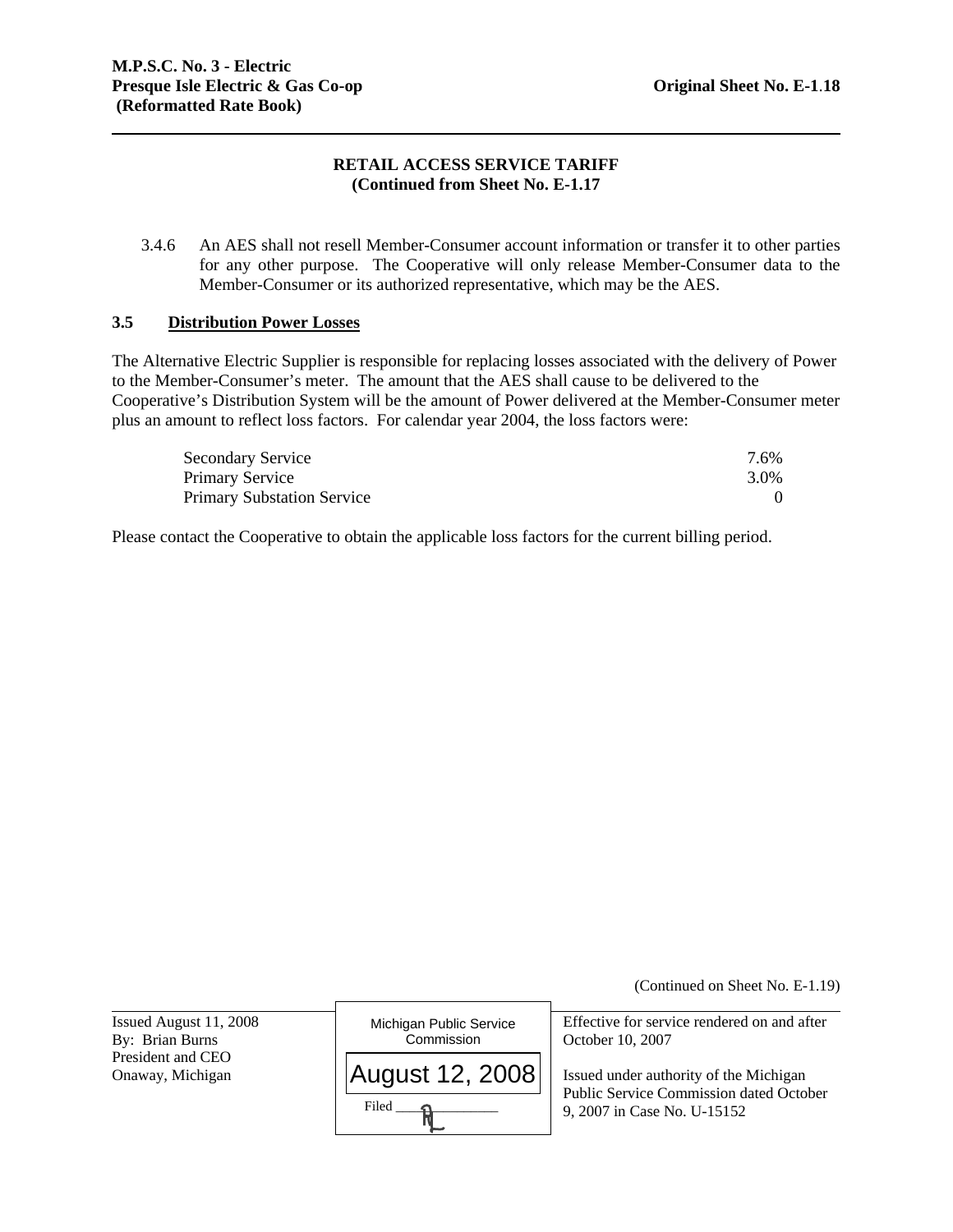### **RETAIL ACCESS SERVICE TARIFF (Continued from Sheet No. E-1.18**

### **4.0 DISPUTE RESOLUTION**

- 4.1 The Cooperative shall have no duty or obligation to resolve any complaints or disputes between AESs and Member-Consumers.
- 4.2 The Cooperative shall have no duty or obligation to resolve any complaints or disputes between AESs or Member-Consumers and their Transmission Service Provider(s). Disputes involving a Transmission Service Provider's OATT shall be resolved using the dispute resolution procedures as described in the OATT.
- 4.3 In the event the AES has a dispute over the implementation of the Cooperative's Retail Access Service, then the AES shall provide the Cooperative with a statement of the dispute and the proposed resolution to the designated Cooperative contact. Upon receipt of the statement of dispute, the Cooperative shall attempt to resolve the dispute according to the following process:
	- 4.3.1 The Cooperative will investigate the dispute and attempt to resolve the dispute informally in a manner that is satisfactory to both parties within five (5) business days of initial receipt of the statement of dispute.
	- 4.3.2 If the dispute is not resolved in five (5) business days, the parties shall attempt to resolve the dispute by promptly appointing a senior representative of each party to attempt to mutually agree upon a resolution. The two senior representatives shall meet within ten (10) business days. If the two senior representatives cannot reach a resolution within a 30-day period, the dispute may, on demand of either party, be submitted to arbitration as provided in this section.
	- 4.3.3 The dispute, if mutually agreed by the parties, may be submitted for resolution in accordance with the American Arbitration Association ("AAA") commercial arbitration rules. The judgment rendered by the arbitrator may be enforced in any court having jurisdiction of the subject matter and the parties.
	- 4.3.4 The arbitrator may be determined by AAA.

(Continued on Sheet No. E-1.20)

Issued August 11, 2008 President and CEO

l



Effective for service rendered on and after

Onaway, Michigan  $||$  **August 12. 2008**  $||$  Issued under authority of the Michigan Public Service Commission dated October 9, 2007 in Case No. U-15152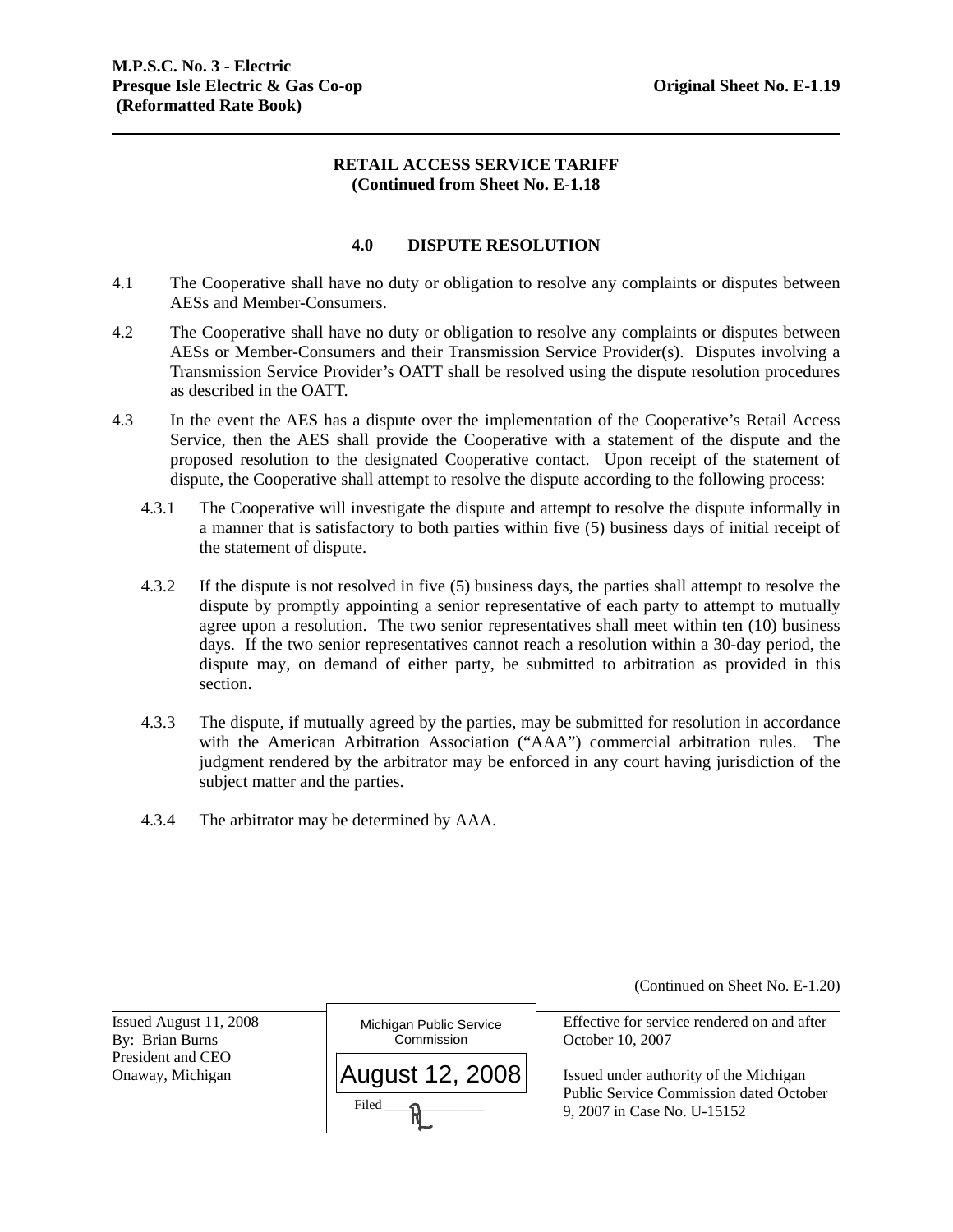## **RETAIL ACCESS SERVICE TARIFF (Continued from Sheet No. E-1.19**

- 4.3.5 The findings and award of the arbitrator shall be final and conclusive and shall be binding upon the parties, except as otherwise provided by law. Any award shall specify the manner and extent of the division of the costs between the parties.
- 4.4 Nothing in this Section shall restrict the rights of any party to seek resolution of the dispute with the appropriate regulatory agency with jurisdiction.

Issued August 11, 2008 President and CEO

l



(Continued on Sheet No. E-1.21)

Effective for service rendered on and after

Onaway, Michigan  $\vert$  **AUGUST 12, 2008**  $\vert$  Issued under authority of the Michigan Public Service Commission dated October 9, 2007 in Case No. U-15152